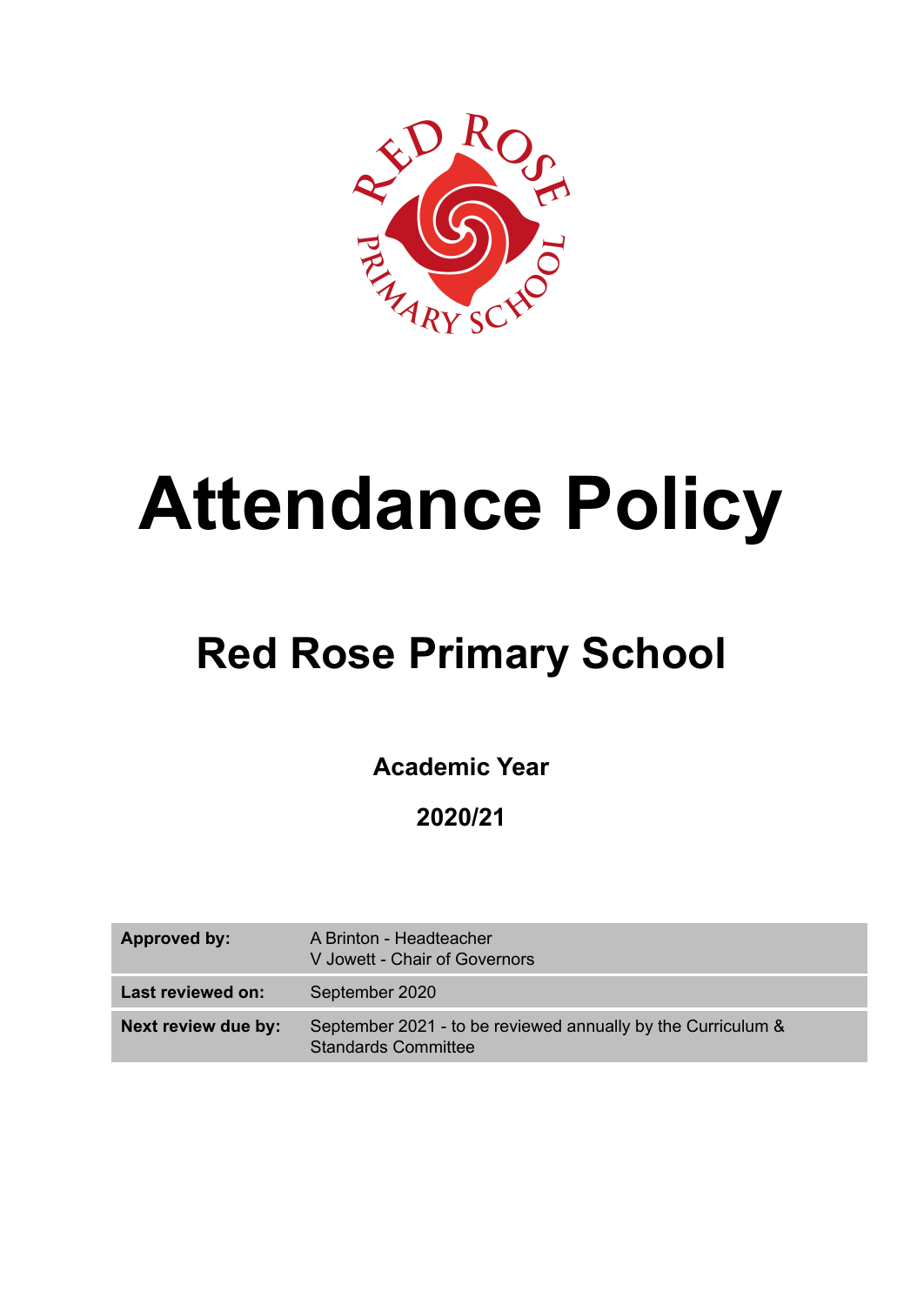

# **Red Rose Primary School**

## **Attendance Policy**

Red Rose Primary School seeks to ensure that all its pupils receive an education which maximises opportunities for each pupil to realise his/her true potential. The school will strive to provide a welcoming, caring environment, whereby each member of the school community feels wanted and secure.

We believe that all pupils benefit from the education we provide, and therefore from regular attendance. The aim of our attendance policy is to provide a consistent practice that encourages and facilitates the regular attendance of all pupils.

All school staff will work with pupils and their families to support parents in helping them to meet their legal duty; to ensure that their children attend school regularly and on time. A whole school attendance target of 96% has been set for the **academic year 2020/2021** and various measures will be put in place to help work towards this.

The school has established an effective system of incentives and rewards which acknowledges the efforts of pupils to improve their attendance and timekeeping and will challenge the behaviour of those pupils and parents who give low priority to attendance and punctuality.

This policy has been reviewed and rewritten in line with the DFE 'School attendance Departmental advice for maintained schools, academies, independent schools and local authorities' (October 2014) and 'School attendance parental responsibility measures' (January 2015).

This policy is supported by our policies on safeguarding, bullying, behaviour and inclusive learning.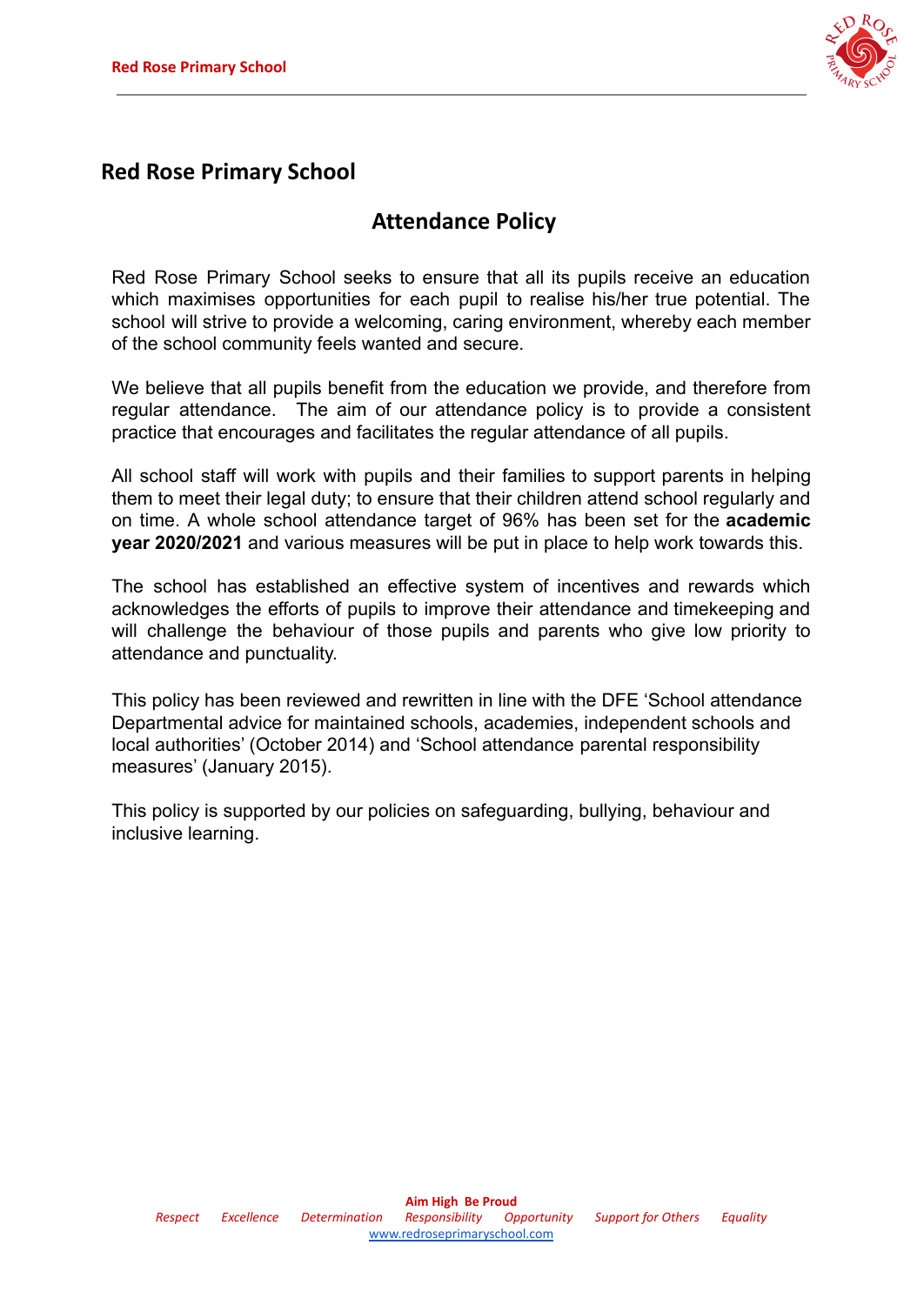

#### **1. Attendance and Attainment**

We recognise that the relationship between attendance and achievement of our students is inextricably linked.

Regular school attendance is crucial to maximise pupil progress and enjoyment of learning, and for this reason the school is dedicated to ensuring its attendance policy is adhered to.

#### **We will ensure that:**

- All pupils have an equal right, and access to, an education in accordance with the national curriculum, or agreed alternative.
- Pupils will not be deprived of their education opportunities by, either their own absence or lateness, or that of pupils.
- Action is taken where necessary to secure an improvement in attendance.

#### **2. The Law**

You need to make sure your child attends school regularly and on time. Because parents are responsible for this duty in law, you will be breaking the law if you do not do this and there are no good reasons for missing school.

The School and Local Authority want to help you if you have a problem. If attendance does not get better or you do not accept help and support offered, the Council may issue you with a warning notice, Penalty Notice or ask you to attend an interview to ask you questions about whether you have broken the law.

If you go to court and are found guilty of an offence, you could be fined up to £1,000 for a less serious offence or up to £2,500 if the law breaking is more serious. In very serious cases, the court may involve the probation service or consider up to 3 months in prison.

#### **3. Attendance Procedures**

#### **a) On the first day off and any further absence**

If a child is ill or is absent for any reason, parents or carers are asked to phone the School Office leaving a message on the absence line giving a reason for the child's absence. If a child is absent from school and there is no phone call from home then school will phone home to inform parents that the child is not in school and enquire about a reason why.

Doctors and dentists appointments should be made outside of school time. If this is not possible, your child should miss the minimum amount of school time necessary. If they are well enough to come back to school following the appointment they need

**Aim High Be Proud**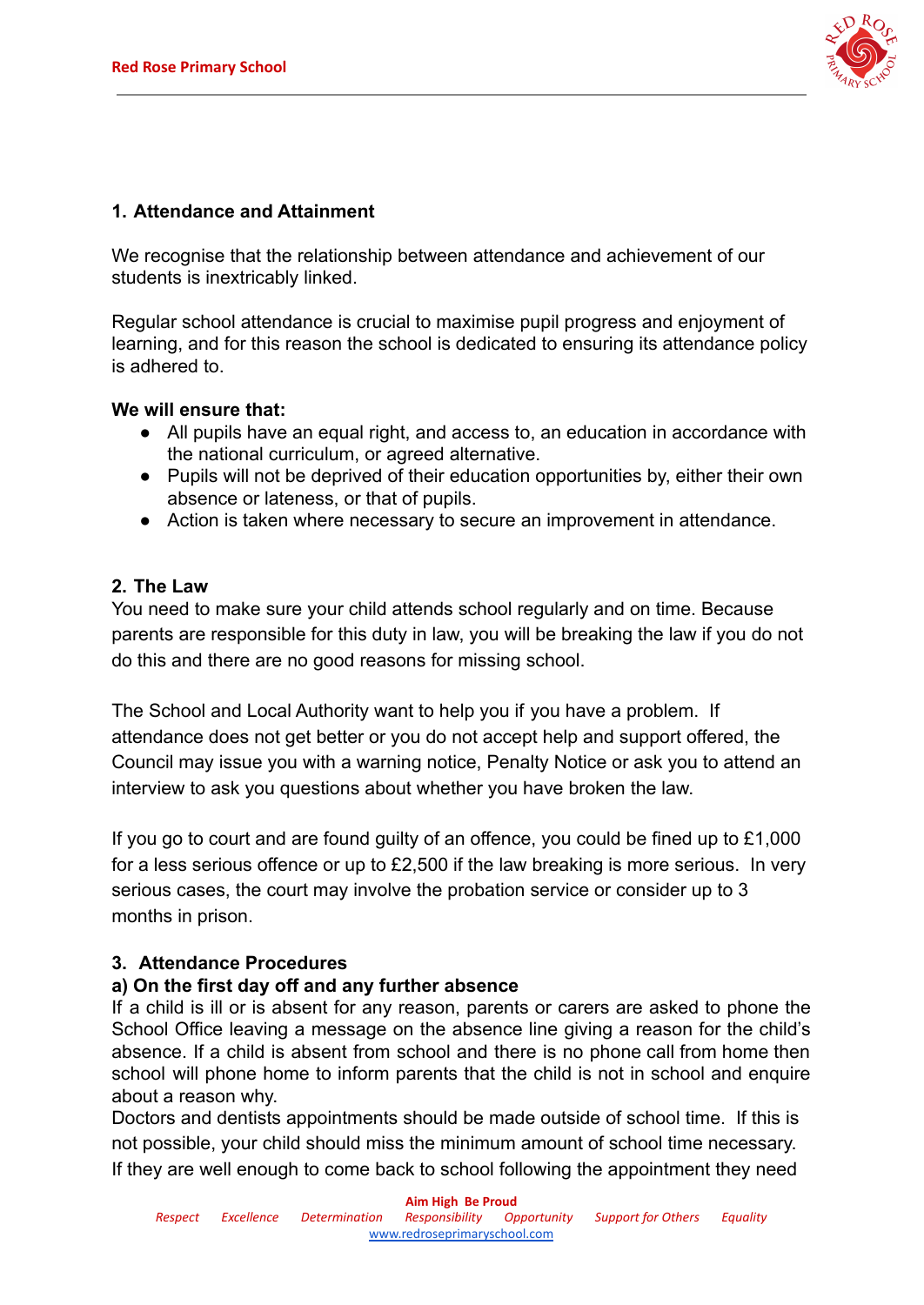

to.

#### **b) Periods of extended absence**

If a child's absence continues beyond 3 days then parents are requested to notify the school to update them. If a phone call is not received then the school will contact home to verify the absence.

If the school receives no reason for any absence then an unauthorised absence will be recorded. Continued absenteeism and unauthorised absences could result in further action such as referral to the Attendance Improvement Team to consider enforcement action and possibly a fixed penalty notice (this includes unauthorised absences accrued through leave of absence taken during term time).

#### **If your child is absent from school more than they should be:**

At the end of each half term the School Office will use its computer system (SIMS) to analyse absence across the school. As a result of this, some families will receive letters to inform them if their child's absence is lower than it should be if no prior discussion has taken place (unless this is due to frequent hospital appointments and/or long term medical needs).

#### **c) Help and Support:**

If you need help with attendance, it is important that you talk to the school about the issues as soon as possible. You may need to attend a meeting in school to talk about the problems and to put a plan in place to help. Sometimes, school may need to involve other services to help.

Please feel free to contact Mrs Brinton (Headteacher) or Miss Herbert (Deputy Headteacher)

#### **d) Communication:**

The school will always try to communicate with you regarding your child's attendance if it declines. This communication may involve explaining that attendance is a cause for concerns by letter, making telephone calls to you, and inviting you to attend a meeting in school depending on the circumstances. The school will work with you to discuss ways that we can offer support in finding a way to improve the situation.

#### **e) Enforcement Action:**

If, following the school's attempts to intervene there is no significant improvement and no good reasons for absences (i.e. absences are not supported by relevant evidence), or you have not co-operated with the school's attempts to improve the situation the school are required to consider referring the matter to the Local Authority for enforcement action.

The High Court has confirmed that the school's Head Teacher authorises absences. If your child misses school a lot because of illness, or if school do not know of any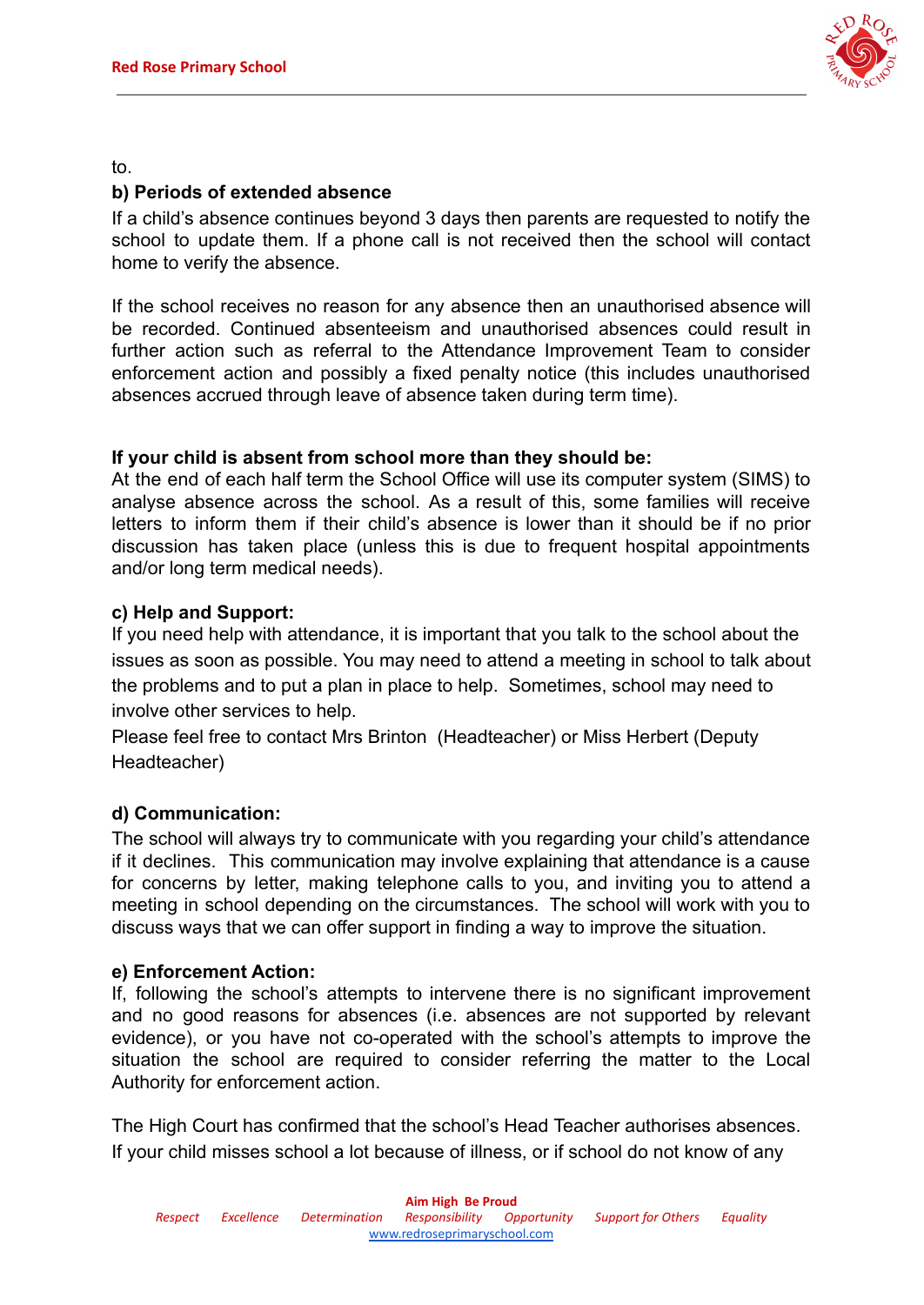

serious health issue that would mean your child could miss school a lot, the school may ask to you to provide medical evidence to authorise absences.

We are committed to supporting your child effectively, to ensure that they get the very best education possible and therefore have the best life chances. All challenges made concerning persistent absences, will be handled sensitively and in confidence.

#### **f) Punctuality:**

Registration time is at **8.55am** and **1.10pm** Entry gates will be locked using a coded padlock throughout the day but will be opened for the beginning and end of the school day. All late arrivals need to report to the school office. It is so important for all children to be on time, as missing the first few minutes of any lesson can be disruptive and unsettling, both for children and for the rest of the class. If a child arrives in school up to 15 minutes after this time then a late mark will be recorded in the register (L). Registers will be closed at this point and any children arriving more than 15 minutes late will be recorded as (U) which is a late after registers close mark and this is classed as an unauthorised absence (a number of these marks can also contribute to a fixed penalty notice being issued).

#### **Meet and Greet**

Meet and Greet forms part of our school day and all pupils are welcomed into school by a member of staff. Mrs Brinton or a member of the SLT supports this provision and is actively involved.

If your child is late for school: Messages can be passed onto class teachers and the office. Meet and Greet allows the children the opportunity to arrive at school and to get organised with reading books, message books, homework handed in and water bottles filled.

#### **Meet and Greet operates from 8.45 until 8.55 daily.**

All children arriving late at school will be asked the reason for their lateness and this will be recorded on the school's attendance data base (SIMs).

#### **1. If a child is late (after registers close) for school on a number of occasions;**

A letter will be sent home from school to parents to say their child's punctuality is causing some concern. An appointment with the Head will be offered to discuss ways that the school can offer support in finding a way improve this. Incentives to improve punctuality may also be offered to pupils e.g. Stars in the Rocket, stamps on Bronze, Silver and Gold cards, headteacher's Gold Stickers and verbal praise.

#### **2. If lateness becomes persistent** with no identifiable reason –

A letter will be sent home from school with a specific appointment given to meet with Head Teacher or deputy head for a 'planning meeting'. This will aim to address any issues which may be behind this pattern of poor punctuality.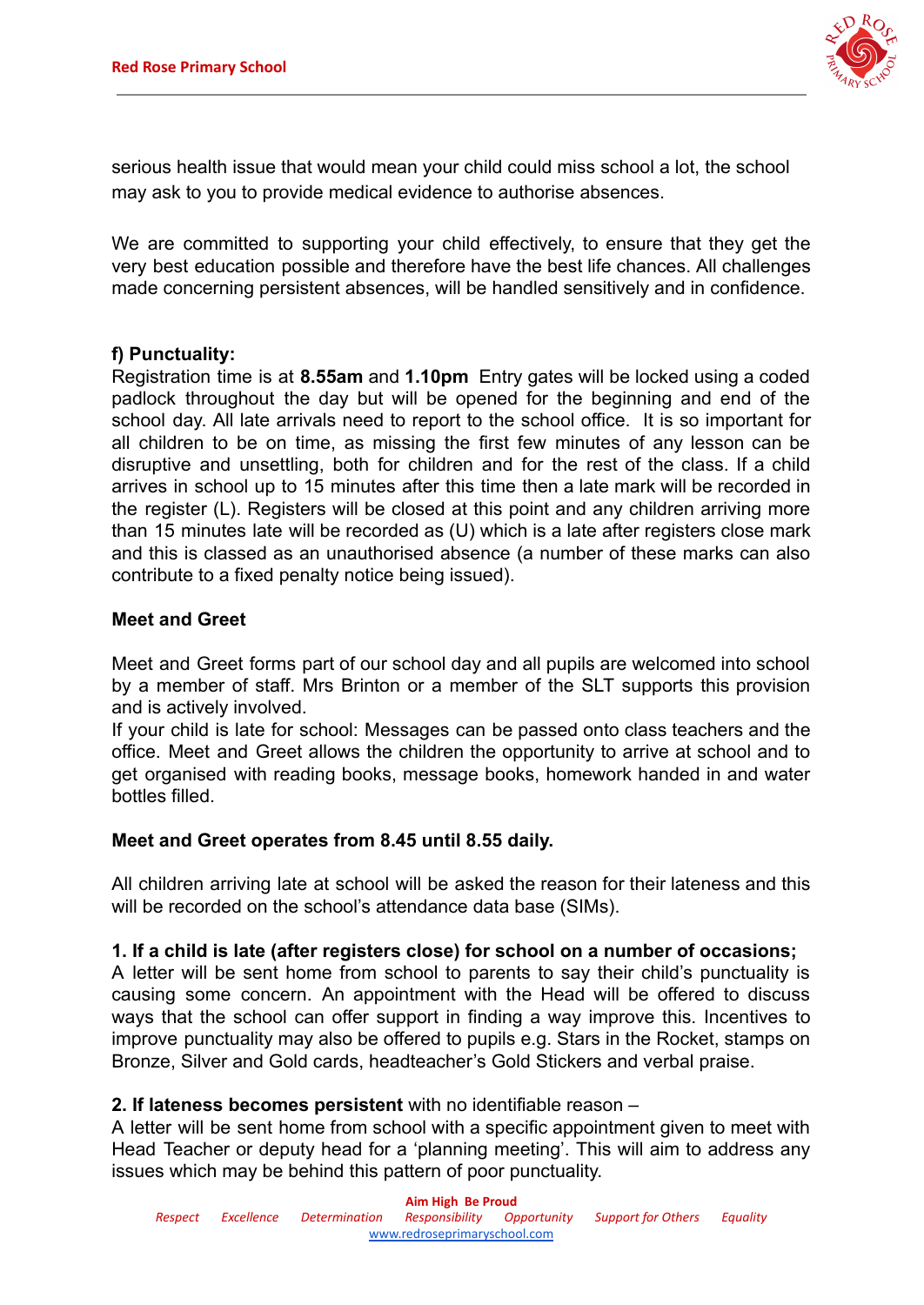

#### **3. If the school continues to have concerns about a child's punctuality;**

Then a referral may be made to the Attendance Improvement Team to consider if enforcement action is required.

#### **g) Leave of Absence in Term Time**

Head teachers are no longer able to grant leave of absence during term time **unless there are exceptional circumstances.** The school will consider each request of absence individually; taking into account the circumstances, such as; the nature of the event for which leave is sought, the pupil's prior attendance and any important events taking place in school at that time e.g. termly tests.

An application for leave of absence must be made well in advance via a form which is available from the school website or in person from the school office. Where a leave of absence is granted, the Headteacher will determine the number of days a pupil can be away from school. A leave of absence is granted entirely at the head teacher's discretion. As stated in the most recent DFE guidance on attendance, if an application for leave of absence is not made prior to the time of the required absence then the absence will be recorded as unauthorised regardless of circumstances.

#### **Please note that absence will not be authorised under any circumstances during any period of public examinations or internal assessments.**

#### **5. Promoting good attendance and punctuality**

In order to promote attendance and punctuality the school will give out a certificates for the class with the best attendance - weekly. Further to this, any children who achieve 98%+ attendance over the term will receive a certificate in our celebration assembly. Attendance percentages will be shared with parents via the school newsletter, at termly parents' meetings and also annual reports to parents will contain a record of individual pupils' attendance.

#### **6. Children Missing from Education:**

If you move from the area and your whereabouts are unknown, the school can legally remove your child from the roll after 20 school days of unauthorised absence. It is **vital that if you keep school informed of any change of details** and regularly update them if details change. Your child may be at risk of losing their school place if your whereabouts are not known.

It is also important that emergency contact information is kept up to date and that if you are leaving the area, you provide details of where and how you can be contacted. If you do not do this and the school is unable to trace your child, this would be treated as a **safeguarding matter.**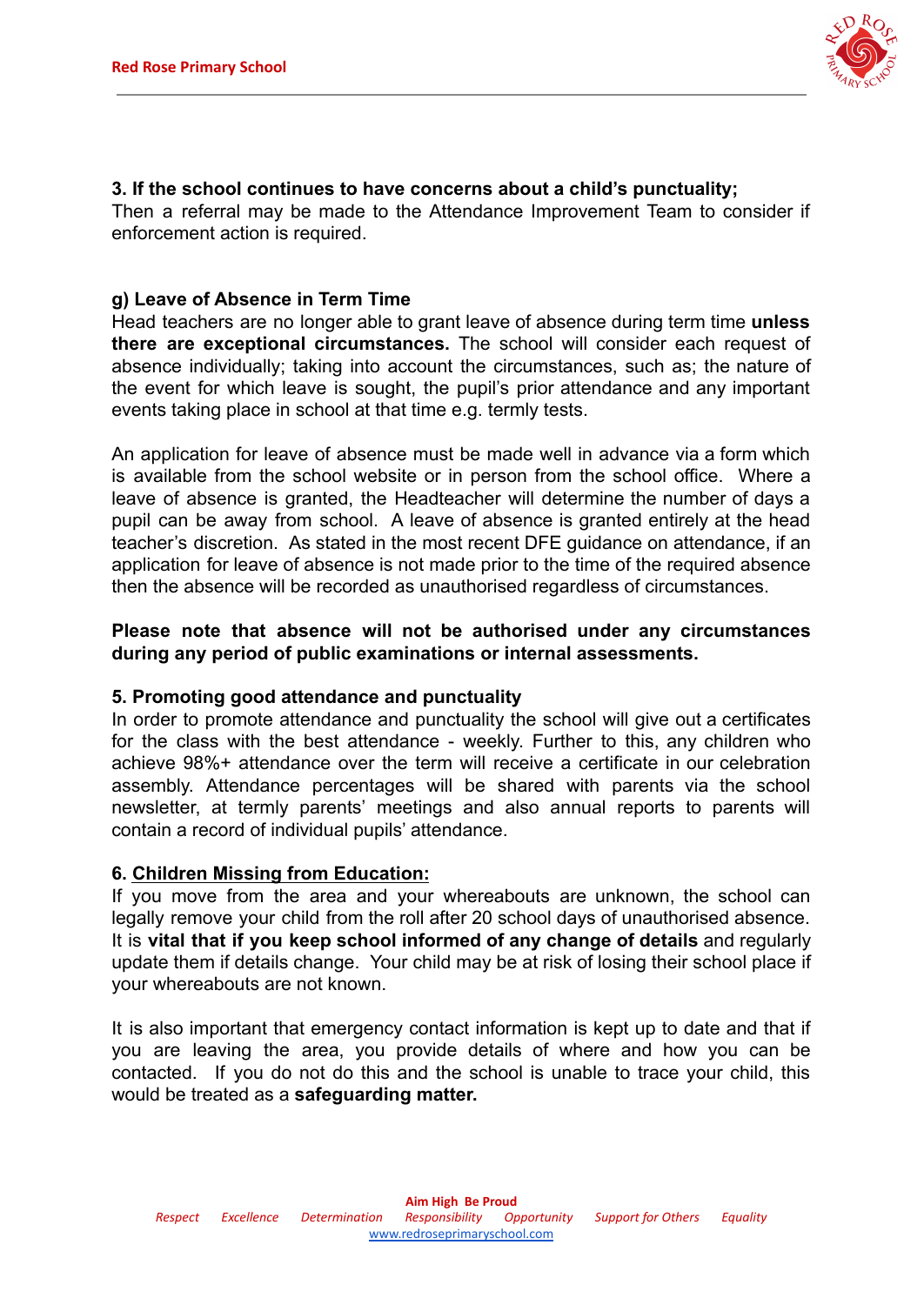

### **7. Roles and Responsibilities**

#### **Governing Body:**

As part of our school approach to maintaining high attendance, the governing body will:

- Ensure that the importance of attendance is made clear by promoting the relevant school policies and guidance directed to parents and staff.
- Annually review the school's attendance policy and ensure that all provisions are in place to allow school staff, parents, and students to implement the policy effectively.
- Ensure regular meetings of the behaviour and attendance sub-committee take place and they will take the lead role in monitoring attendance and coordinating provision and policies for attendance. The governor's meetings will review and discuss attendance issues that have arisen in order to be fully aware and supportive of expected attendance targets for the year.
- Ensure that the school is implementing effective means of recording attendance and organising that data, including for children who are educated off site.

#### **School Leadership Team:**

As part of our school approach to maintaining high attendance, the leadership team will:

- Be active in their approach to promoting good attendance with pupils and their parents.
- Ensure the school's teaching and learning experiences encourage regular attendance and that pupils are taught the value of high attendance for their own progression and achievement.
- Coordinate with the governing body to monitor the implementation of the policy and its effectiveness, with annual review of full policy.
- Ensure that all staff are up to date with the school's attendance policy and that staff are fully trained to recognise and deal with attendance issues.
- Ensure government legislation on attendance is complied with and that the leadership team are up to date with any legislation changes and how to implement them.
- Appoint a senior manager, Mrs Brinton, Headteacher, to take responsibility for overseeing and monitoring attendance provision and that this person has sufficient time and resources to give to the job.
- Report to the Behaviour and Attendance Governors Sub Committee meeting each term on attendance records, data and provision.
- Ensure that systems to record and report attendance data are in place and working effectively.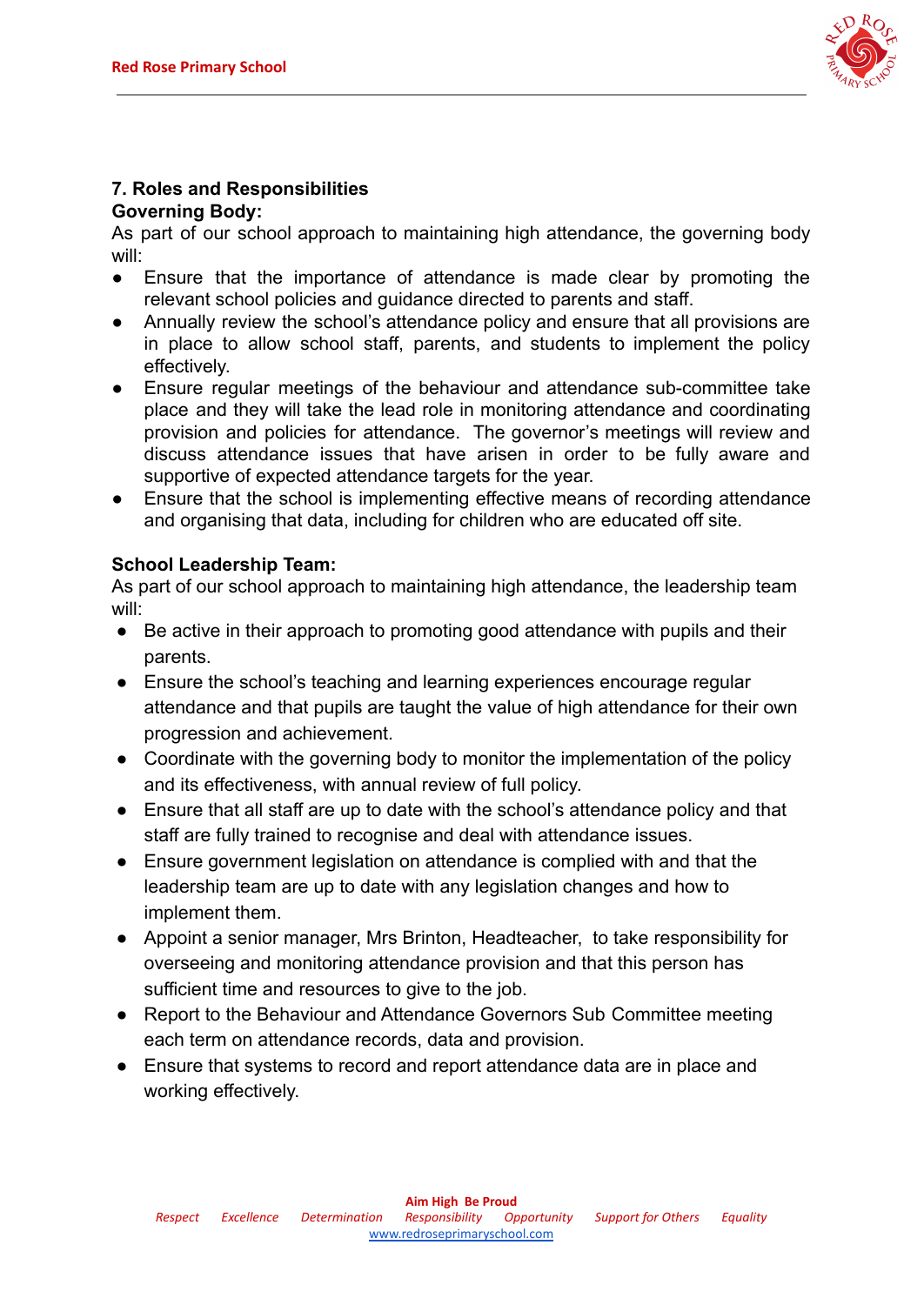

#### **Teachers and support staff:**

As part of our school approach to maintaining high attendance, the teachers and support staff will:

- Be active in their approach to promoting good attendance with all pupils and their parents.
- All support staff are an important element of our Meet and Greet Provision.
- Ensure the school's teaching and learning experiences encourage regular attendance and that students are taught the value of high attendance for their own progression and achievement.
- Ensure the senior manager responsible for overseeing attendance and any other relevant personnel are kept fully aware of and up to date with any concerns relating to students that may impact on their attendance.
- Ensure compliance with regulation and guidance on attendance.
- Work professionally with parents, carers, pupils and relevant agencies to secure improvements in attendance via appropriate support or enforcement measures.
- Ensure understanding and are following the correct systems for recording attendance and that attendance is taken each lesson and session.

#### **Parents / Carers:**

As part of our school approach to maintaining high attendance, we expect that parents / carers will:

- $\bullet$  Engage with their children's education support their learning and take an interest in what they have been doing at school.
- Promote the value of good education and the importance of regular school attendance at home.
- Follow the procedures outlined in this policy regarding absences, ill health, medical or dental appointments, leave of absence in term time and punctuality.
- Do everything they can to prevent unnecessary school absences.
- Keep the school informed of any circumstances which may affect their child's attendance and work with staff in resolving any issues that may be having an impact on their child.
- Enforce a regular routine at home in terms of homework, bedtime etc so that the child is used to consistency and the school becomes part of that routine. It is vital that the child receives the same messages at home as they do at school about the importance of attendance.

Mrs A Brinton

**Headteacher**